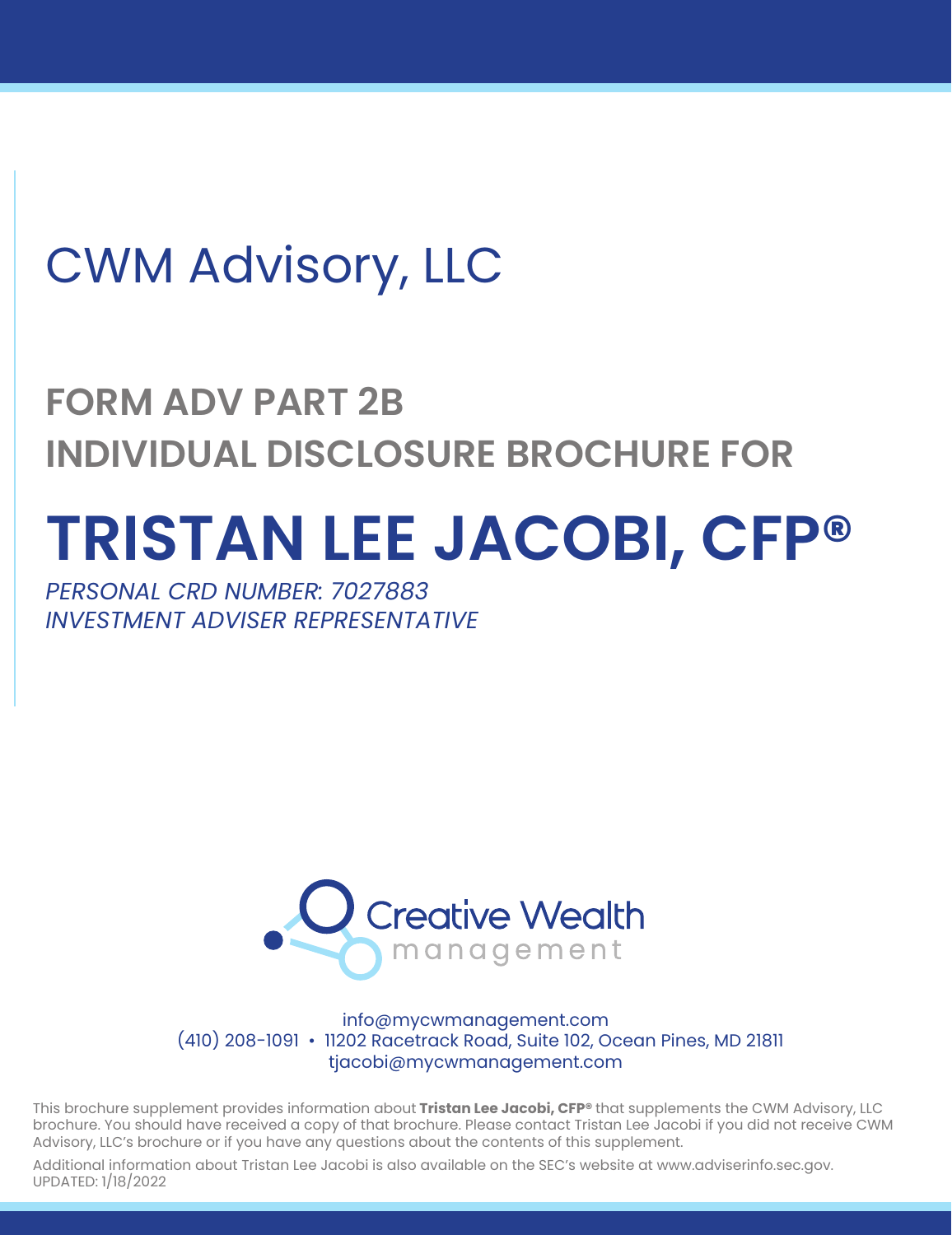#### **Item 2: Educational Background and Business Experience**

**Name**: Tristan Lee Jacobi **Born**: 1996

#### **Educational Background and Professional Designations:**

**Education**: BS Finance, Slippery Rock University - 2017 **Designations:** CERTIFIED FINANCIAL PLANNER™ ("CFP®")

The CERTIFIED FINANCIAL PLANNER™, CFP® and federally registered CFP® (with flame design) marks (collectively, the "CFP® marks") are professional certification marks granted in the United States by Certified Financial Planner Board of Standards, Inc. ("CFP® Board").

The CFP® certification is a voluntary certification; no federal or state law or regulation requires financial planners to hold CFP® certification. It is recognized in the United States and a number of other countries for its(1) high standard of professional education; (2) stringent code of conduct and standards of practice; and (3)ethical requirements that govern professional engagements with clients. Currently, more than 71,000 individuals have obtained CFP® certification in the United States.

To attain the right to use the CFP® marks, an individual must satisfactorily fulfill the following requirements:

• **Education** – Complete an advanced college-level course of study addressing the financial planning subject areas that CFP® Board's studies have determined as necessary for the competent and professional delivery of financial planning services, and attain a Bachelor's Degree from a regionally accredited United States college or university (or its equivalent from a foreign university). CFP® Board's financial planning subject areas include insurance planning and risk management, employee benefits planning, investment planning, income tax planning , retirement planning, and estate planning;

• **Examination** – Pass the comprehensive CFP® Certification Examination. The examination includes case studies and client scenarios designed to test one's ability to correctly diagnose financial planning issues and apply one's knowledge of financial planning to real world circumstances;

• **Experience** – Complete at least three years of full-time financial planning-related experience (or the equivalent, measured as 2,000 hours per year); and

• **Ethics** – Agree to be bound by CFP® Board's Standards of Professional Conduct, a set of documents outlining the ethical and practice standards for CFP® professionals.

Individuals who become certified must complete the following ongoing education and ethics requirements in order to maintain the right to continue to use the CFP® marks:

• **Continuing Education** – Complete 30 hours of continuing education hours every two years, including two hours on the Code of Ethics and other parts of the Standards of Professional Conduct, to maintain competence and keep up with developments in the financial planning field; and

• **Ethics** – Renew an agreement to be bound by the Standards of Professional Conduct. The Standards prominently require that CFP® professionals provide financial planning services at a fiduciary standard of care. This means CFP® professionals must provide financial planning services in the best interests of their clients.

CFP® professionals who fail to comply with the above standards and requirements may be subject to CFP® Board's enforcement process, which could result in suspension or permanent revocation of their CFP® certification.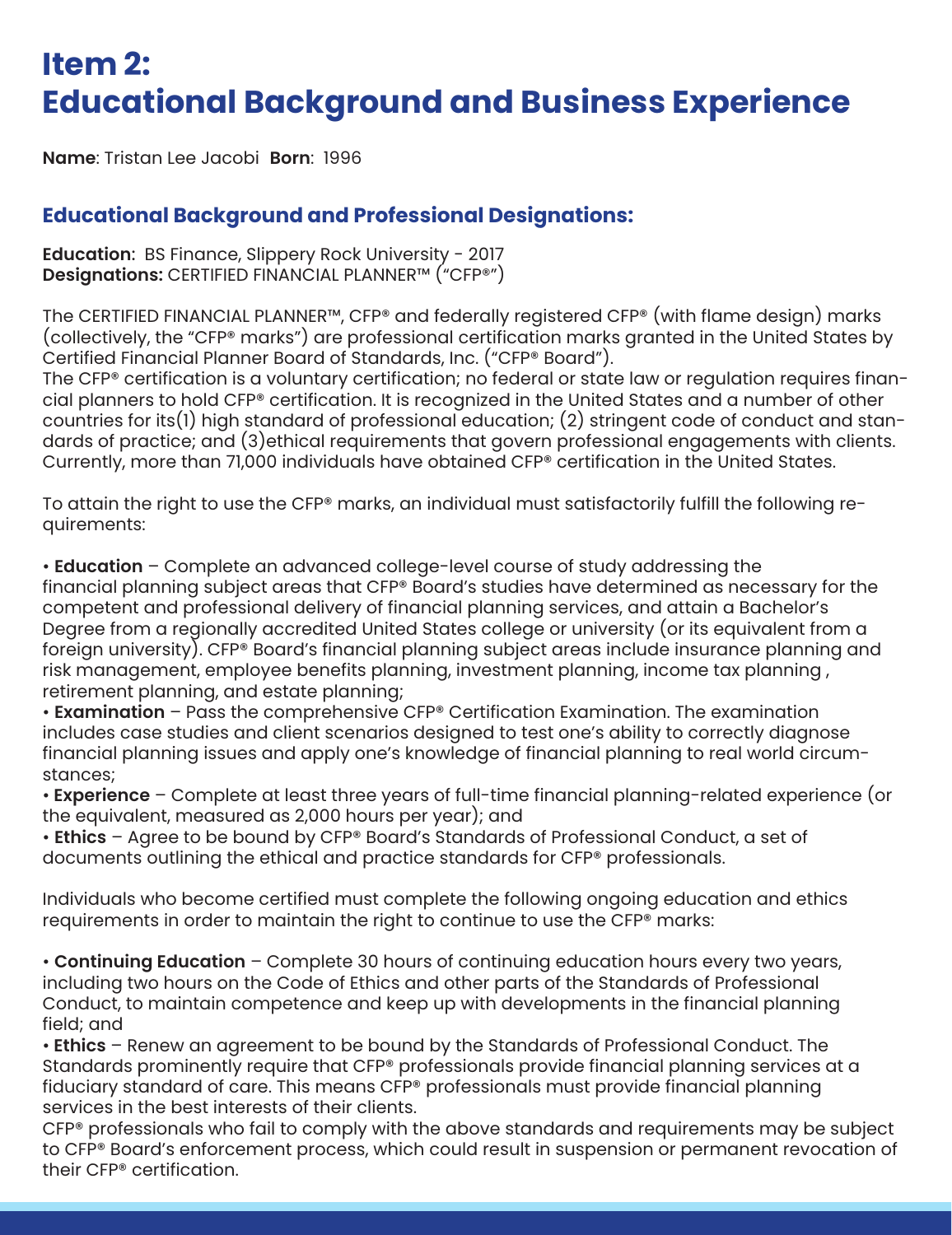| 01/2022 - Present   | Financial Advisor & Managing Partner<br><b>CWM Advisory, LLC</b> |
|---------------------|------------------------------------------------------------------|
| 01/2022 - Present   | Financial Advisor & Managing Partner<br><b>CWM Advisory, LLC</b> |
| 04/2019 - 12/2021   | <b>Financial Advisor</b><br><b>CWM Advisory, LLC</b>             |
| $10/2018 - 12/2021$ | <b>Financial Advisor</b><br>Creative Wealth Management, LLC      |
| $10/2018 - 04/2019$ | <b>Financial Advisor</b><br>SCF Investment Advisors, Inc.        |
| 06/2018 - 09/2018   | Unemployed                                                       |
| $01/2018 - 06/2018$ | Agent<br>Aflac                                                   |
| 08/2017 - 01/2018   | Student<br><b>Slippery Rock University</b>                       |
| 05/2015-08/2017     | Server<br><b>Irish Eyes</b>                                      |

### **Item 3: Disciplinary Information**

There are no legal or disciplinary events that are material to a client's or prospective client's evaluation of this advisory business.

#### **Item 4: Other Business Activities**

Tristan Lee Jacobi, CFP® is an independent licensed insurance agent, and from time to time, will offer clients advice or products from those activities. Clients should be aware that these services pay a commission or other compensation and involve a conflict of interest, as commissionable products conflict with the fiduciary duties of a registered investment adviser. CWM Advisory, LLC always acts in the best interest of the client; including the sale of commissionable products to advisory clients. Clients are in no way required to utilize the services of any representative of CWM Advisory, LLC in connection with such individual's activities outside of CWM Advisory, LLC. Insurance products will not be offered to clients unless the individual CWM Advisory, LLC representative is appropriately licensed to sell insurance products within the applicable state. He spends approximately 40 hours a week on this outside business activity.

Tristan Lee Jacobi, CFP® is a partner of Creative Wealth Management, LLC. This entity is used for payroll and receiving income generated from insurance products and services delivered by Tristan Lee Jacobi, CFP® in his role as an independent licensed insurance agent. He spends approximately 2 hours a month on this outside business activity.